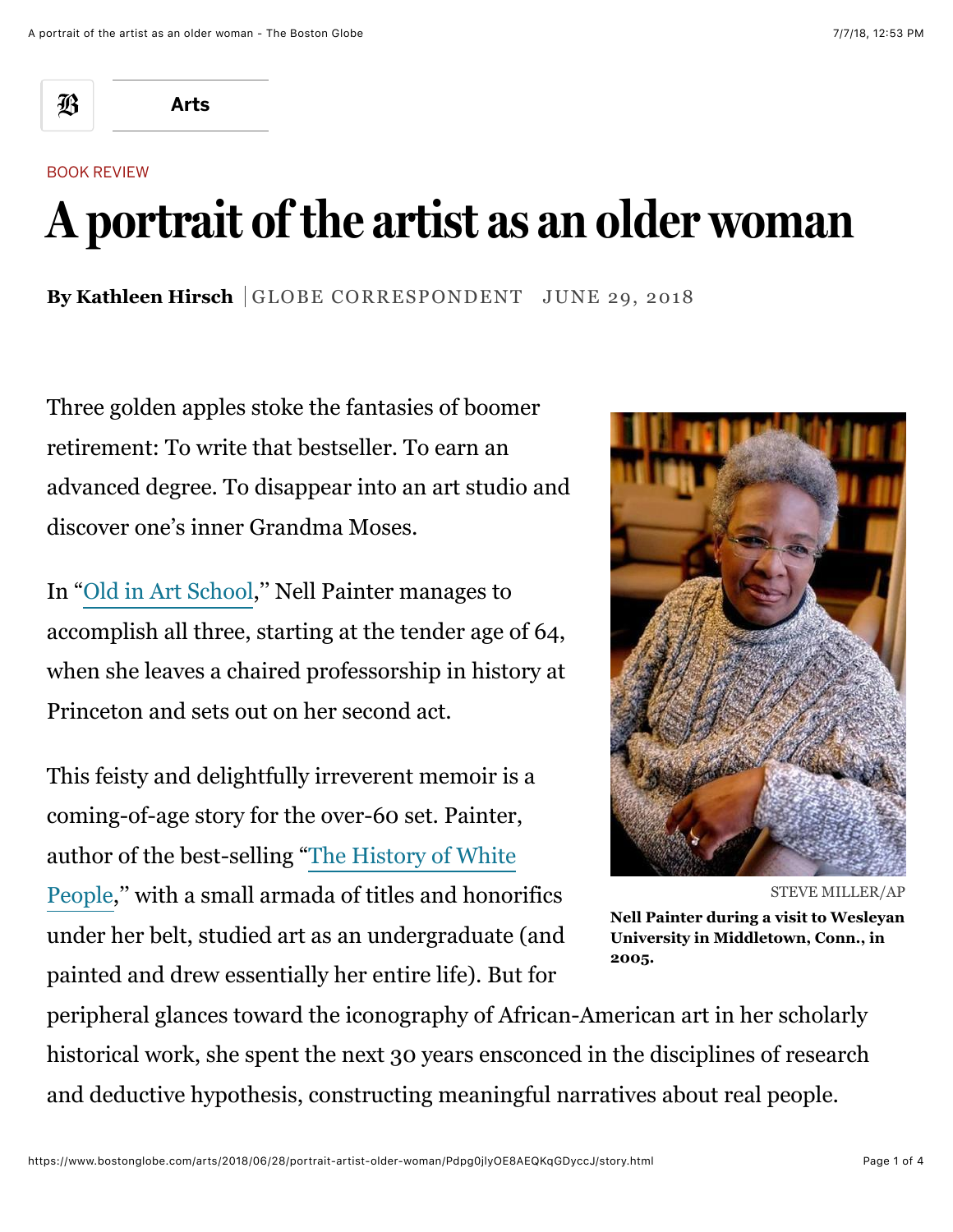Her immersion in art school — first as a Rutgers undergrad, then as an MFA in painting at Rhode Island School of Design — is a rude awakening.

She struggles mightily with the discovery that her aesthetic  $-$  narrative, figurative, composed, and referential — is hopelessly dated. Her "20th-century eyes," as she calls them, are out of sync with the times. Her efforts are routinely denigrated by teachers drawn from what she archly refers to as "The [New York] Art World."

What unfolds is partly a send-up of the art preparatory-patronage system in America and partly her own mock-heroic struggle to not just persevere but (spoiler alert) to triumph.

The "older woman" in her must fend off the designation of dilettante. The woman of color, the often naked indifference to the contributions of black artists.

But the really big story is about art, as it is made, judged, and promoted in studios that have the power to create or scuttle careers. Along the way, we are treated to wonderful digressions into the lives of 20th century artists. Many readers will learn from the historian's contributions to this story, especially in the area of African-American art and the fate of figural and narrative work in an era when the merits of paintings are gauged by surface technique and material impact rather than by the ideas or values represented.

Painter, the historian, runs headlong into this modern approach. The teacher in her is staggered by the lack of actual pedagogy that takes place in studio classes. The evaluator is shocked by the meaningless caprice of the famous "crits," rituals in which students submit their work to peers and faculty for comment.

Faculty (drawn from the Art World) are the critical gatekeepers of future careers. They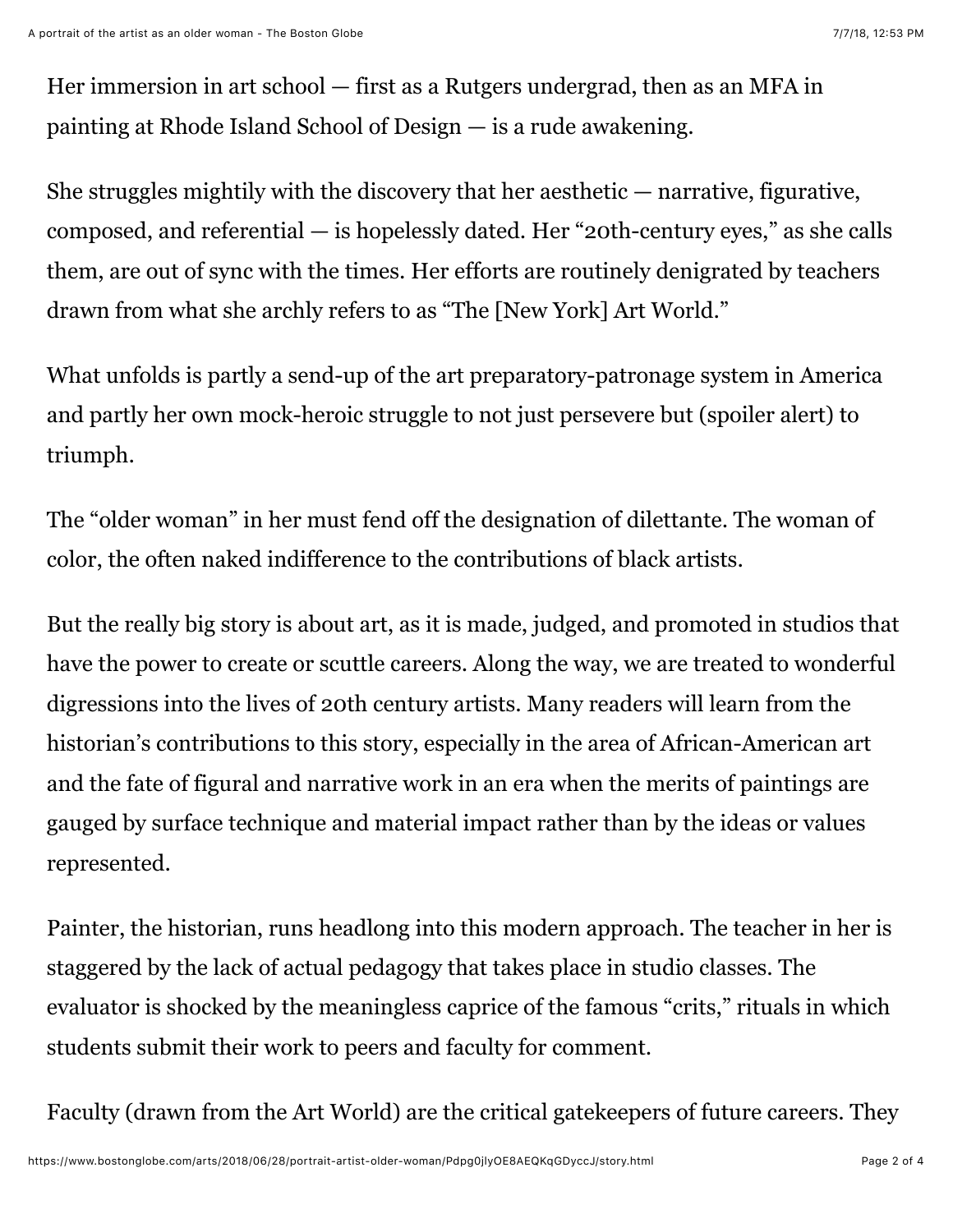are the ones who decide which students will receive special attention from visiting artists, which will be promoted to gallery owners, and which will get gallery representation. The reader will realize by now that Painter was not regarded as one of RISD's next new things.

"Art graduate school [is] an exercise in humiliation," she writes. Egos are crushed; hopes are dashed; talent is so subjectively judged as to be almost meaningless.

"I wasn't feeling appreciated for my real strengths — intellectual sophistication and visual ambition,'' she writes. "To the contrary, my strengths felt like impediments. Better to make abject images of toasters and trash bags or painting in which accidents conveyed enigmatic meaning. Recognizable meaning seemed embarrassing to the painters around me."

Doggedly persevering, she stuffs her rejected canvasses into her car and drives to New Haven, where friends respond thoughtfully and tell her what she needs to hear: "Keep going. Keep on making *your* work."

She heads to the Adirondacks where she and her husband summer, sets up an easel, and paints and prints to the point of exhaustion. When she is done, she has crossed her own Rubicon. She is finally able to see that she has grown as an artist, knows what she wants to do, and is no longer afraid of being dismissed.

She completes her RISD thesis, but decamps to Harvard to receive an honorary degree the day an Art World god is due to review her work. One can't help but cheer her on, both for her award and for her moxie.

After graduating, she is awarded an artist's residency in Newark, her hometown. Then she is off to Yale Art School for another residency, then a Fulbright, and in rapid